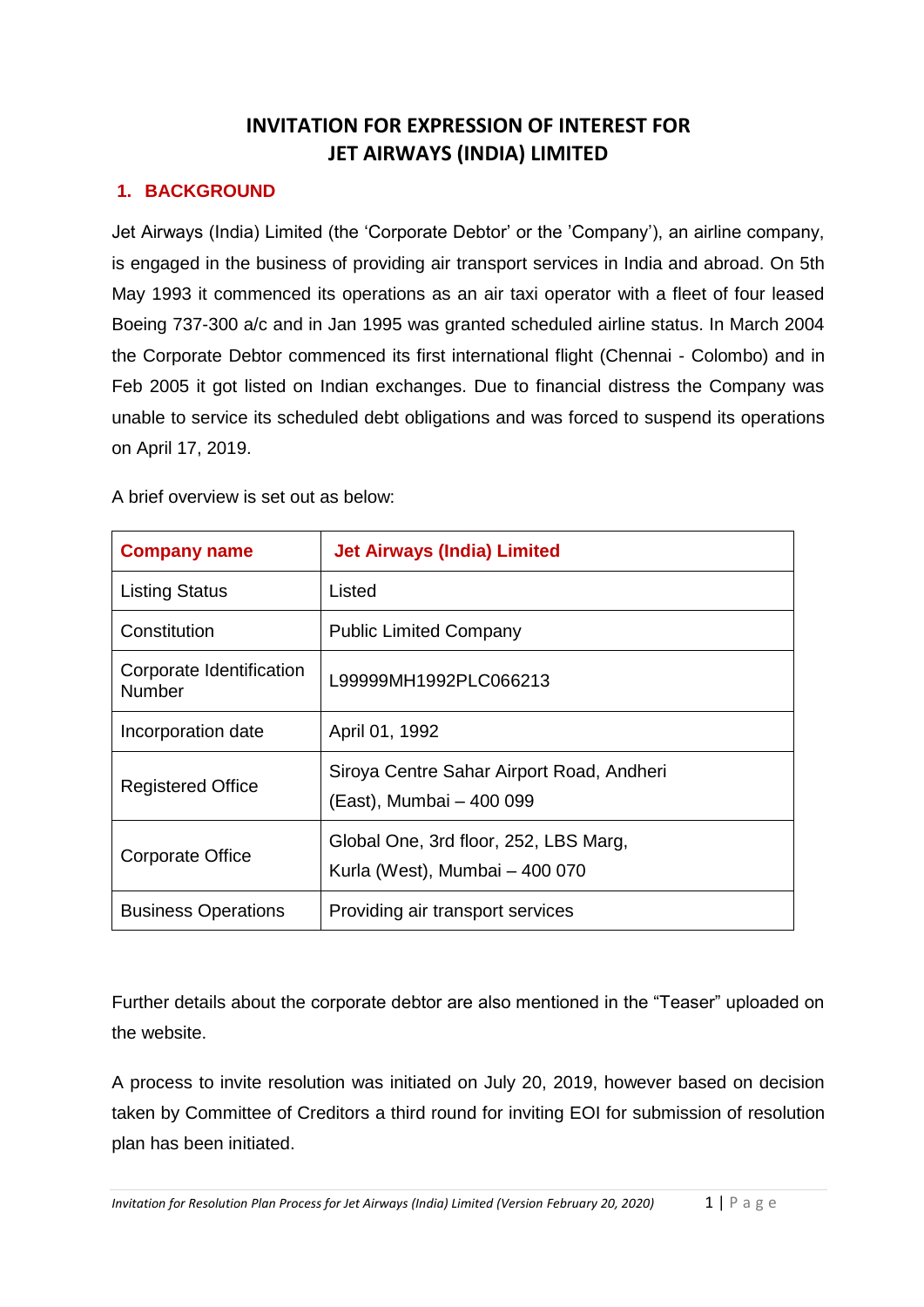The brief particulars of the invitation for Expression of Interest ("EOI"), published in accordance with regulation 36A(2) of the Insolvency and Bankruptcy Board of India (Insolvency Resolution Process For Corporate Persons) Regulations, 2016 in relation to the timelines for submission of Expression of Interest are set out below:

| <b>S. No.</b> | <b>Particulars</b>                                                        | <b>Date</b>        |
|---------------|---------------------------------------------------------------------------|--------------------|
| $\mathbf 1$   | Insolvency Commencement Date for Jet<br>Airways (India) Limited           | June 20, 2019      |
| 2             | Date of publication of invitation for<br>expression of interest (Round 3) | February 20, 2020  |
| 3             | Last date for submission of expression of<br>Interest                     | February 23, 2020* |

*\*Subject to approval from CoC and appropriate orders from Adjudicating Authority*

# **2. TRANSACTION PROCESS**

The transaction process for the Corporate Debtor as aforesaid shall follow the following steps:

- a) Submission of EoI(s) along with all relevant documents (as per formats provided in this document) by Prospective Resolution Applicants ("**PRAs**") (February 23, 2020**\***)
- b) Shortlisting of eligible PRAs ("**Eligible PRAs**") by the Resolution Professional ("**RP**")
- c) Issue of provisional list of Eligible PRAs ("**Provisional List**") (February 24, 2020)
- d) Objections to Provisional List to be submitted (February 29, 2020)
- e) Issuance of final list of Eligible PRAs ("**Final List**") to the CoC (March 01, 2020)
- f) Circulation of Information Memorandum ("**IM**"), Evaluation Matrix ("**EM**") and Request for Resolution Plan ("**RFP**") (February 24, 2020\*).
- g) Access to VDR provided to Eligible PRAs (please refer to "Annexure F" for process and guidelines on VDR access and conduct of due diligence by prospective RAs).
- h) Submission of Resolution Plan(s) by RAs along with and all relevant documents to be specified in the RFP document (March 09, 2020\*).

#### *\*Subject to approval from CoC and appropriate orders from Adjudicating Authority*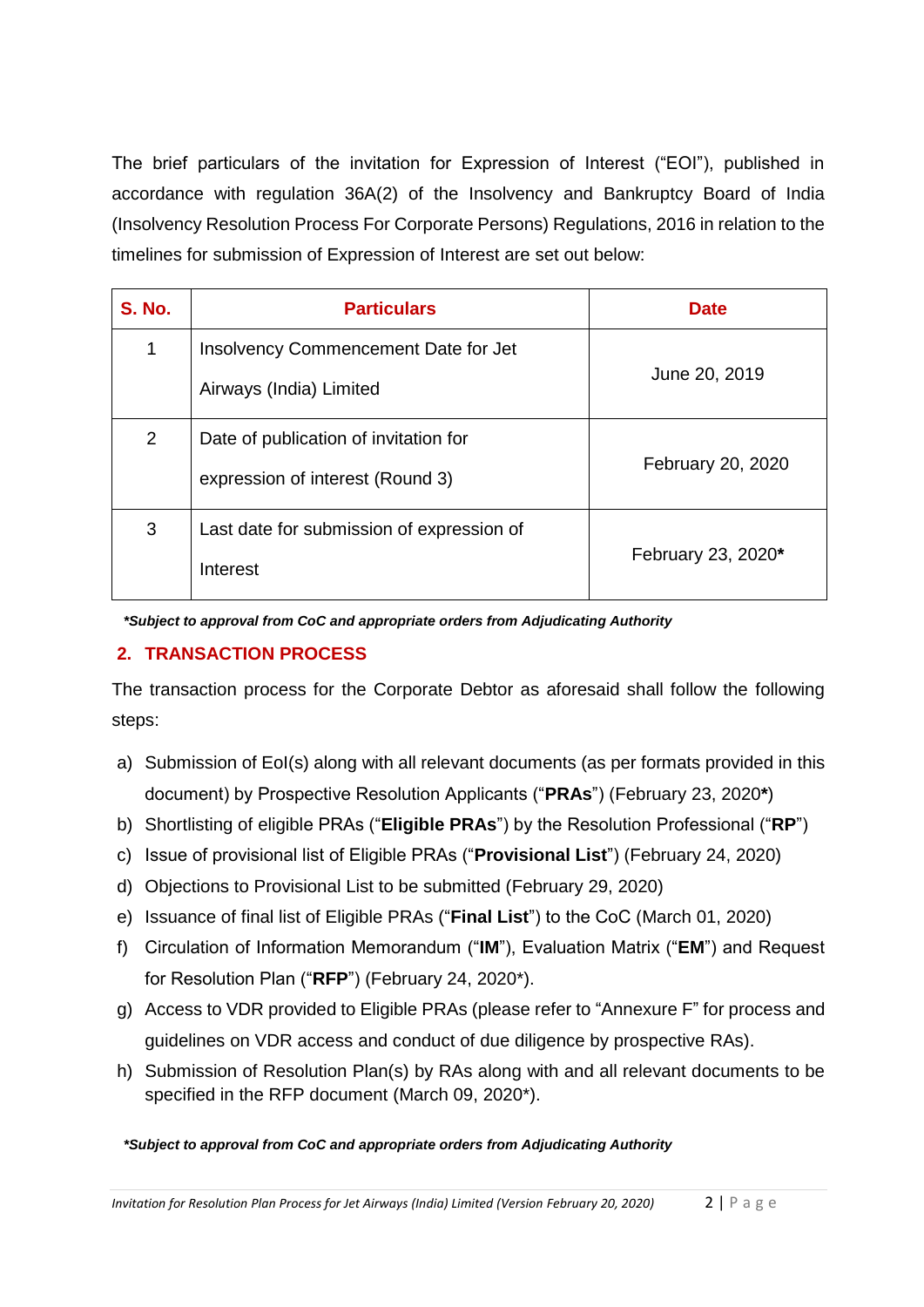# **3. INVITATION FOR EXPRESSION OF INTEREST:**

- a. EoI in the format set out in Annexure 'A' is invited in a plain sealed envelope labelled "Expression of Interest for Jet Airways (India) Limited".
- b. Applicants must meet the Eligibility Criteria set out as Annexure 'B'.
- c. Applicants must submit the EoI along with the supporting documents set out as Annexure 'C'.
- d. Applicants must submit the details set out in Annexure 'D'.
- e. Applicants (including consortium members) must submit the undertaking set out in 'Annexure E'
- f. Applicants must submit the power of attorney set out in 'Annexure G' in case applicants constitute a consortium.
- g. A soft copy of EoI along with annexures stated above shall be mailed to: [Fly.Jetairways@in.gt.com](mailto:Fly.Jetairways@in.gt.com) and [jal.rp@sbicaps.com.](mailto:jal.rp@sbicaps.com)
- h. Applicant shall submit the plain sealed envelope containing a complete set of the documents for the EoI in hard copy stated above, to the below mentioned address by speed post/ registered post or by hand delivery to an authorised representative of the resolution professional.

**Ashish Chhawchharia Resolution Professional Jet Airways (India) Limited, Global One, 3rd floor, 252, LBS Marg, Kurla (West), Mumbai – 400 070**

i. EoIs not fulfilling the above conditions are liable to be disqualified without any further communication.

# NOTE:

1) The resolution professional ("**RP**") and the committee of creditors ("**CoC**") have the right to cancel or modify the process without assigning any reason and without any liability. This is not an offer document and is issued with no commitment. Applicants should regularly visit the website of the Company, <http://www.jetairways.com/insolvencyproceedings/> to keep themselves updated on clarifications/ amendments/ time-extensions, if any.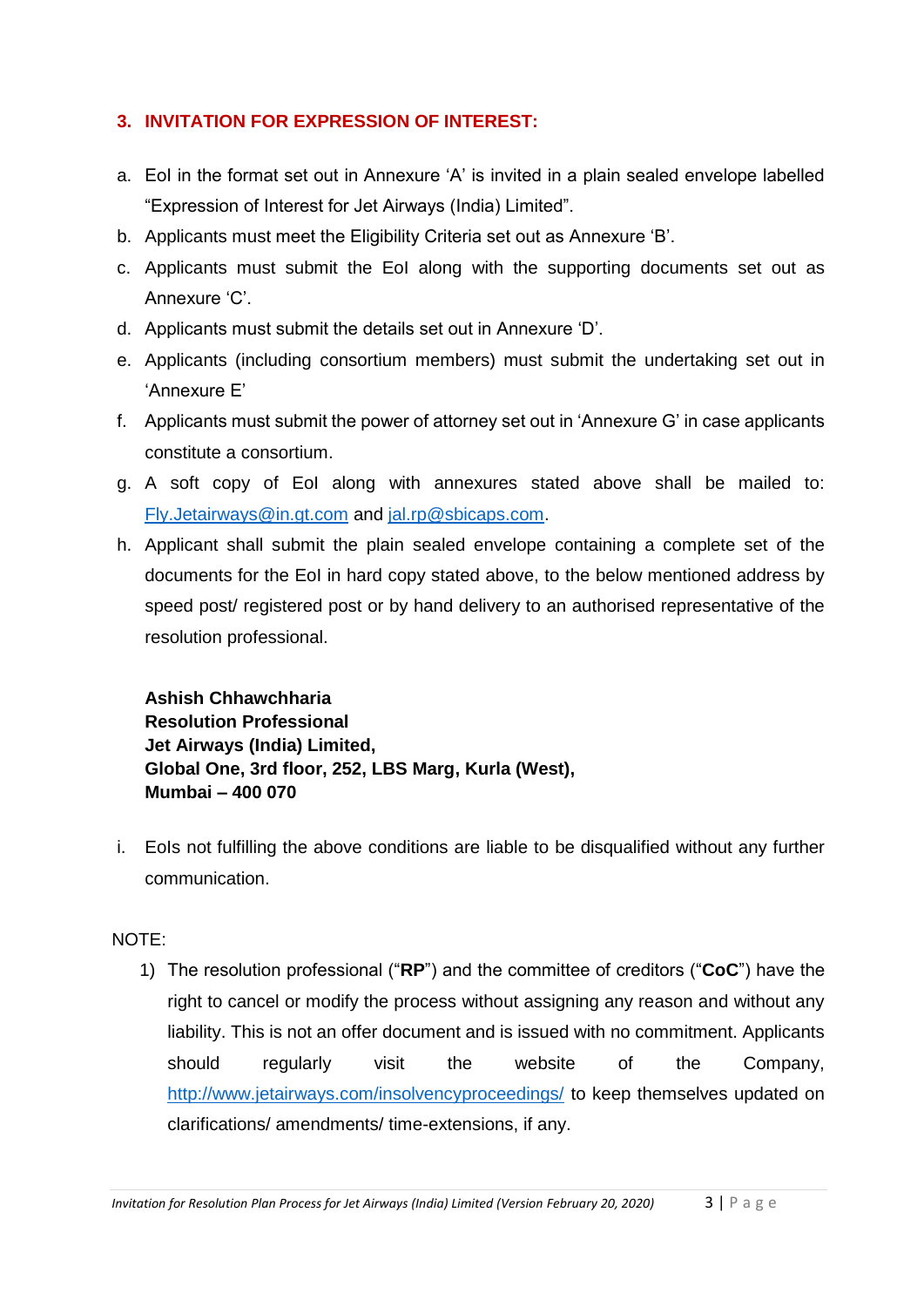- 2) The RP and the CoC reserve the right to withdraw the invitation for EoI and change or vary any part thereof at any stage and also reserve the right to disqualify any potential bidder, without assigning any reason and without incurring any liability, should it be so necessary at any stage.
- 3) No oral conversations or agreements with the RP, advisor to the RP or any official, agent or employee of the RP, the Company or any member of the CoC shall affect or modify any terms of this invitation for EoI.
- 4) Neither the PRAs nor any of representatives of the PRAs shall have any claims whatsoever against the RP or any member of the CoC or any of their directors, officials, agents, advisors or employees arising out of or relating to this invitation for EoI.
- 5) By submitting an EoI, each PRA shall be deemed to acknowledge that it has carefully read the entire invitation for EoI and has fully informed itself as to all existing conditions and limitations.

Ah .........

**Ashish Chhawchharia** Resolution Professional (IBBI/IPA-001/IP-P00294/2017-18/10538)

Email: [RP.Jetairways@in.gt.com](mailto:RP.Jetairways@in.gt.com)

Registered address of IP with IBBI: Grant Thornton 10C Hungerford Street, Kolkata – 700017 E: [ashish.chhawchharia@in.gt.com](mailto:ashish.chhawchharia@in.gt.com) For Jet Airways (India) Limited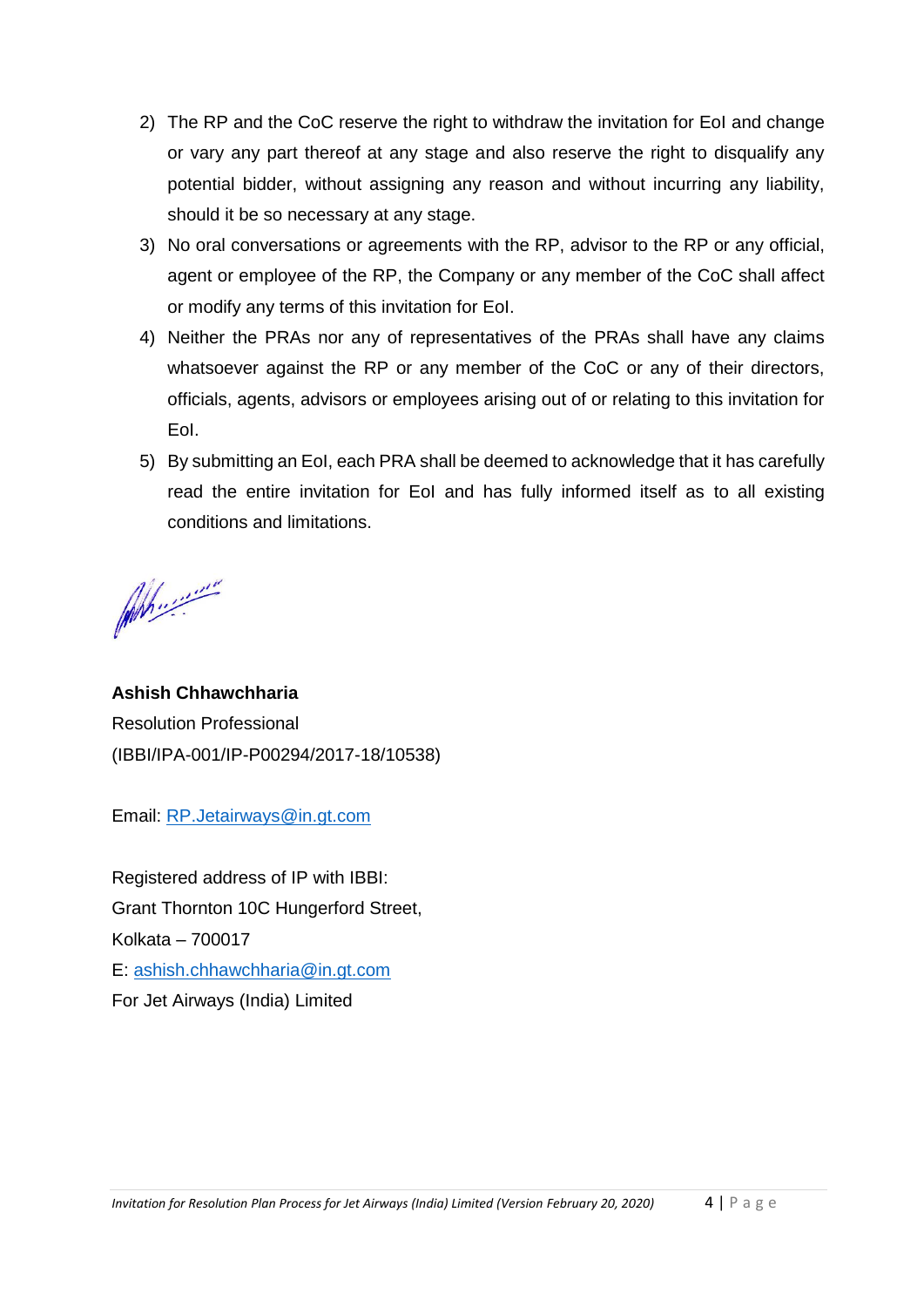# **ANNEXURE A**

# **Format of Expression of Interest**

[On the letter head of the entity/ lead member submitting the EoI]

**Date: \_\_\_\_\_\_\_\_\_\_\_\_\_\_\_\_\_**

### **Ashish Chhawchharia**

Resolution Professional for Jet Airways (India) Limited, Global One, 3rd floor, 252, LBS Marg, Kurla (West), Mumbai – 400 070

# **E-mail ID:** [fly.Jetairways@in.gt.com](mailto:fly.Jetairways@in.gt.com) and [jal.rp@sbicaps.com](mailto:jal.rp@sbicaps.com)

# **Subject: Expression of Interest** ("EoI") for submitting Resolution Plan for Jet Airways (India) Limited ("**Corporate Debtor**") undergoing Corporate Insolvency Resolution Process ("**CIRP**").

Dear Sir,

In response to the public advertisement dated February 20, 2020 ("**Advertisement**") inviting EoI for submission of resolution plans for the Corporate Debtor undergoing corporate insolvency resolution process as per the provisions of the Insolvency and Bankruptcy Code, 2016 ("**IBC**"), we confirm that we have understood the eligibility criteria mentioned in Annexure B to the invitation for EoI and meet the necessary threshold and criteria mentioned therein and submit our EoI for submission of a resolution plan for the Corporate Debtor ("**Resolution Plan**").

Along with our EoI, we have also provided information and documents as required under the invitation for EoI in the prescribed formats.

We further undertake that the information furnished by us in this EoI and Annexures is true, correct, complete, and accurate and we agree and acknowledge that:

- a) the EoI and all its contents will be evaluated by the Resolution Professional ("RP") (on behalf of the Committee of Creditors ("CoC") of the Corporate Debtor to determine our eligibility to submit a Resolution Plan;
- b) the RP/ CoC reserve the right to determine at their sole discretion, whether or not we qualify for the submission of the proposal and may reject the EoI submitted by us without assigning any reason/without any liability whatsoever;
- c) the RP/ CoC reserve the right to request for additional information or clarification(s) from us for the purposes of the EoI and we shall promptly comply with such requirements. Failure to address the queries of the RP to his satisfaction or our non-responsiveness may lead to rejection of our EoI;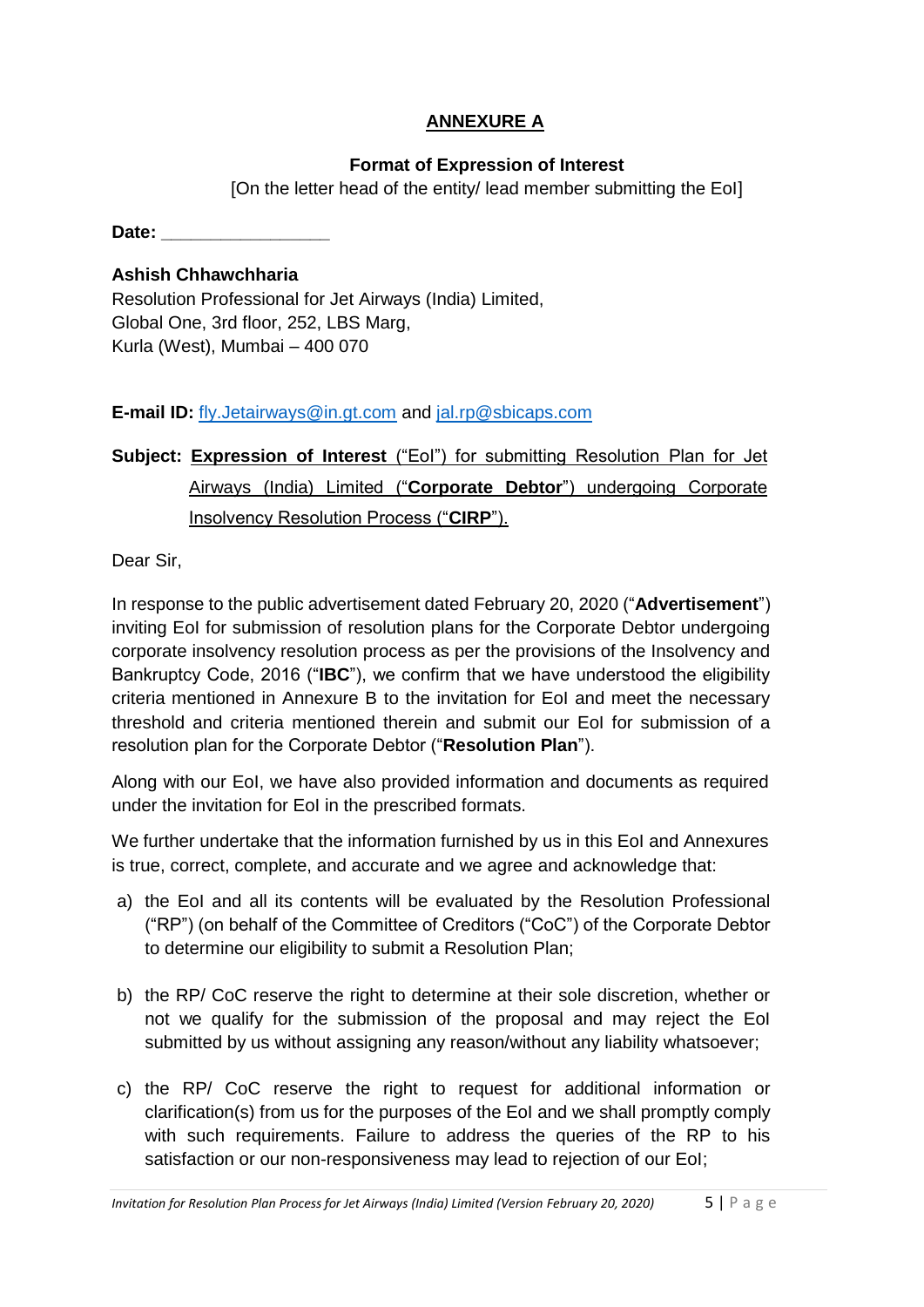- d) Meeting the qualification criteria set out in EoI alone does not automatically entitle us to participate in the process;
- e) We will continue to meet the eligibility criteria throughout the bid process, and any material adverse change affecting our/consortium's (or any of its members) eligibility or ability to submit a Resolution Plan shall be intimated immediately;
- f) We are not an ineligible person in terms of provisions of Section 29A of the IBC. We are a 'fit and proper' person and do not suffer from any legal disability to be a promoter entity of the Corporate Debtor under the applicable laws including listing agreements, stock exchange requirements and regulations and guidelines of the Securities and Exchange Board of India.

Yours Sincerely,

On behalf of [*Insert the name of the entity submitting the EoI*]

Signature:

Name of the signatory: Designation: Name of the entity: Seal/Stamp of the entity (if any)

\_\_\_\_\_\_\_\_\_\_\_\_\_\_\_\_\_\_\_\_\_\_\_\_\_\_

- *In case EoI is from a consortium Applicant, it shall be signed by each member of the Consortium.*
- *The person signing the EoI and other supporting documents should be an authorised signatory supported by necessary board resolutions/authorization letter.*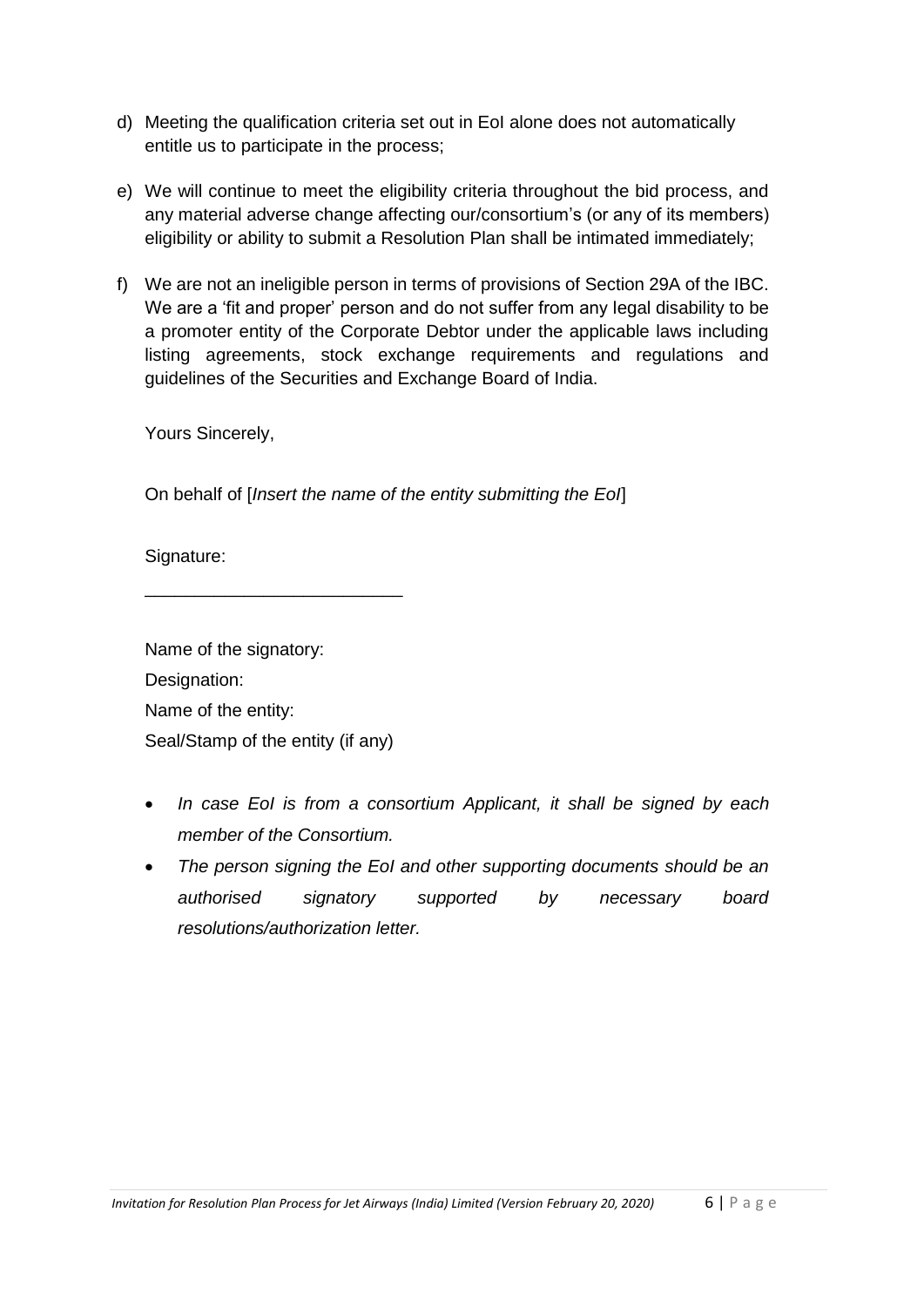# **ANNEXURE B**

#### **Eligibility Criteria**

(Set out in accordance with section 25(2)(h) of the Code)

- PRA can be strategic investors (SIs) and/or financial investors (FIs). Eligibility criteria for both SI and FI have been detailed below. FIs may include financial entities such as private equity funds, investment funds, or other pooled investment vehicles. Please note that this is an indicative list and is not exhaustive and has been presented for illustration purposes only.
- A PRA must demonstrate the criteria (the "Qualification Criteria"):
	- (i) In the event PRA is not a Consortium:
		- A. If the PRA is an SI, it must have:
			- a minimum Net Worth<sup>1</sup> INR 10,00,00,00,000 (Indian Rupees One Thousand Crore) in the immediately preceding financial year; **OR**
			- funds available for investment/deployment in Indian companies or Indian assets of INR 10,00,00,00,000 (Indian Rupees One Thousand Crore) or more in the immediately preceding completed financial year
			- B. If the PRA is FI, then it must have:
				- Minimum Asset Under Management (AUM) of INR 20,00,00,00,000 (Indian Rupees Two Thousand Crore) in the immediately preceding completed financial year; **OR**
				- Committed funds available for investment/deployment in Indian companies or Indian assets of INR 10,00,00,00,000 (Indian Rupees One Thousand Crore or more in the immediately preceding completed financial year.
	- (ii) In the event the PRA is a Consortium, it should fulfil the following requirements:
		- A. The consortium would be required to have a lead consortium member identified upfront which shall be the entity with the single largest equity participation in the consortium with authority to bind, represent and take decisions on behalf of the Consortium.
		- B. In the event the consortium is made up of body corporates, the net worth of the consortium shall be calculated as the weighted average of the net worth of the individual members (value of any negative parameter shall be considered as nil). Provided that only such portion of their net worth as is proportionate to their shareholding in the consortium will be considered towards the qualification criteria under the EOI.

 $\overline{\phantom{a}}$ 

<sup>&</sup>lt;sup>1</sup> Net worth = (paid up equity share capital) + (reserves & surplus) – (revaluation reserves) – (intangible assets) – (miscellaneous expenditure to the extent not written off & carry forward losses) based on consolidated financials at PRA's Level.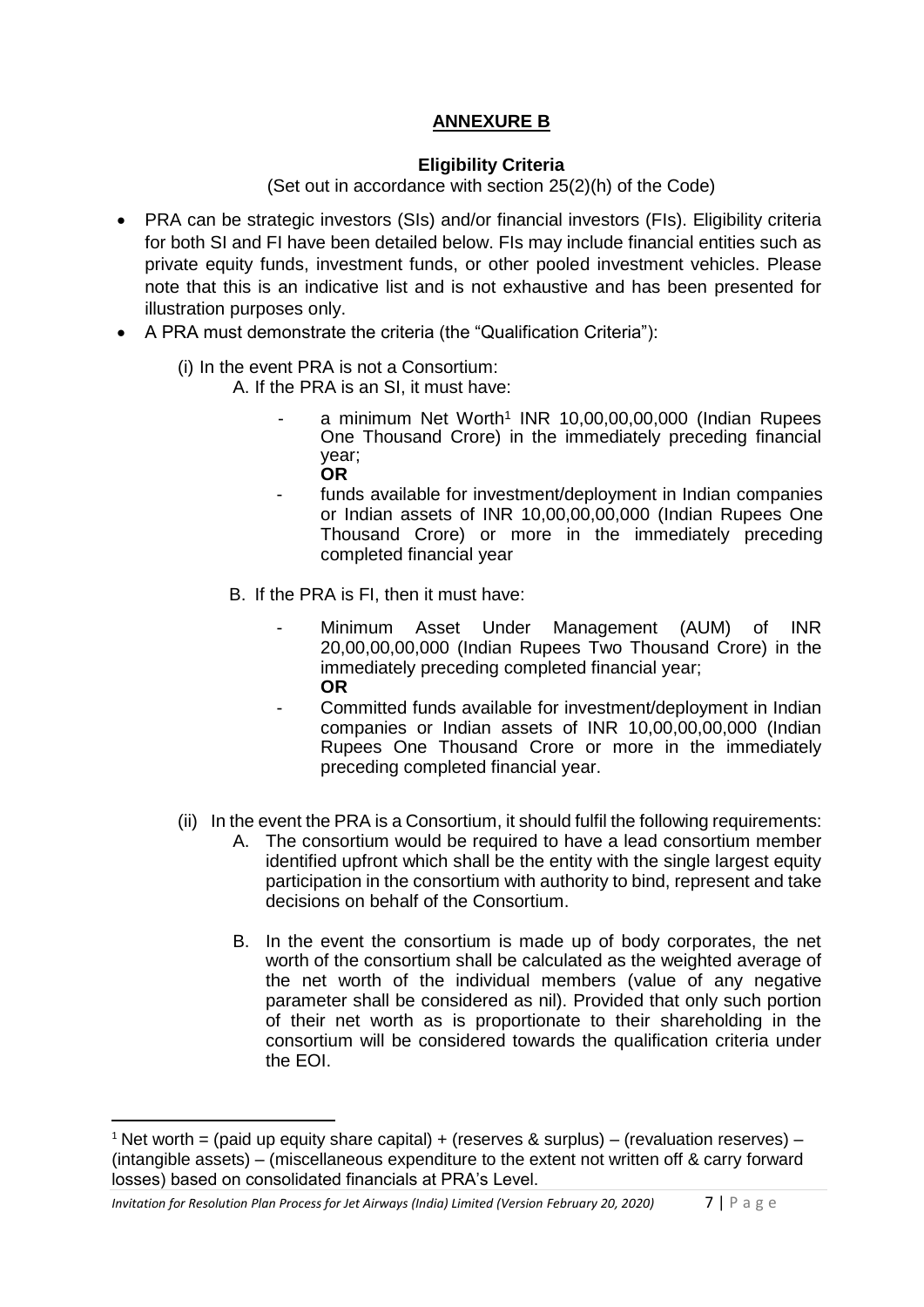C. In the event the consortium is made up of FIs the minimum AUM of consortium shall be calculated as weighted average of individual member's AUM or committed funds available for investment/deployment in Indian companies. Provided that only such portion of their AUM/committed funds as is proportionate to their shareholding in the consortium will be considered towards the qualification criteria under the EOI.

Consortium has funds available for investment/deployment in Indian companies or Indian assets of INR 10,00,00,00,000 (Indian Rupees One Thousand Crore) or more in the immediately preceding completed financial year. In such instance, the Qualification Criteria pertaining to Net-worth or AUM need not be testified.

- D. In the event the consortium is made up of a mix of strategic investors & financial investors viz. comprising body corporates, FIs/funds/private equity investors/non-banking financial institutions/any such other applicants, the qualifying criteria shall be testified as follows – either the SI members should meet the eligibility criteria applicable to SIs based on their weighted share within the SI category or the FI members should meet the eligibility criteria applicable to FIs based on their weighted share within the FI category.
- E. In the event the lead consortium member is not in a position to enlist the other consortium members, then the lead consortium member shall be considered to be the sole PRA for the purpose of determining eligibility under the EoI.
- F. Any SI/FI can participate in only 1 (one) consortium or can submit only 1 (one) EOI.
- All the members of the consortium shall be jointly and severally responsible for legal compliance and compliance with the terms of the invitation for EoI, the RFP and the Resolution Plan.
- RP & CoC reserve the right to request further information for the purpose of determining eligibility and qualification of PRAs at any stage.
- Any entity which has been barred by the Central/ State Government/Ministry of Civil Aviation /Directorate General of Civil Aviation, or any entity acting jointly or in concert or controlled by them, from operating or engaging in the business of providing air transport services, as on the date of submission of the EOI, would not be eligible to submit the EOI, either individually or as member of a Consortium and if any such prohibition is imposed after the submission of the EoI, then such PRA shall be disqualified.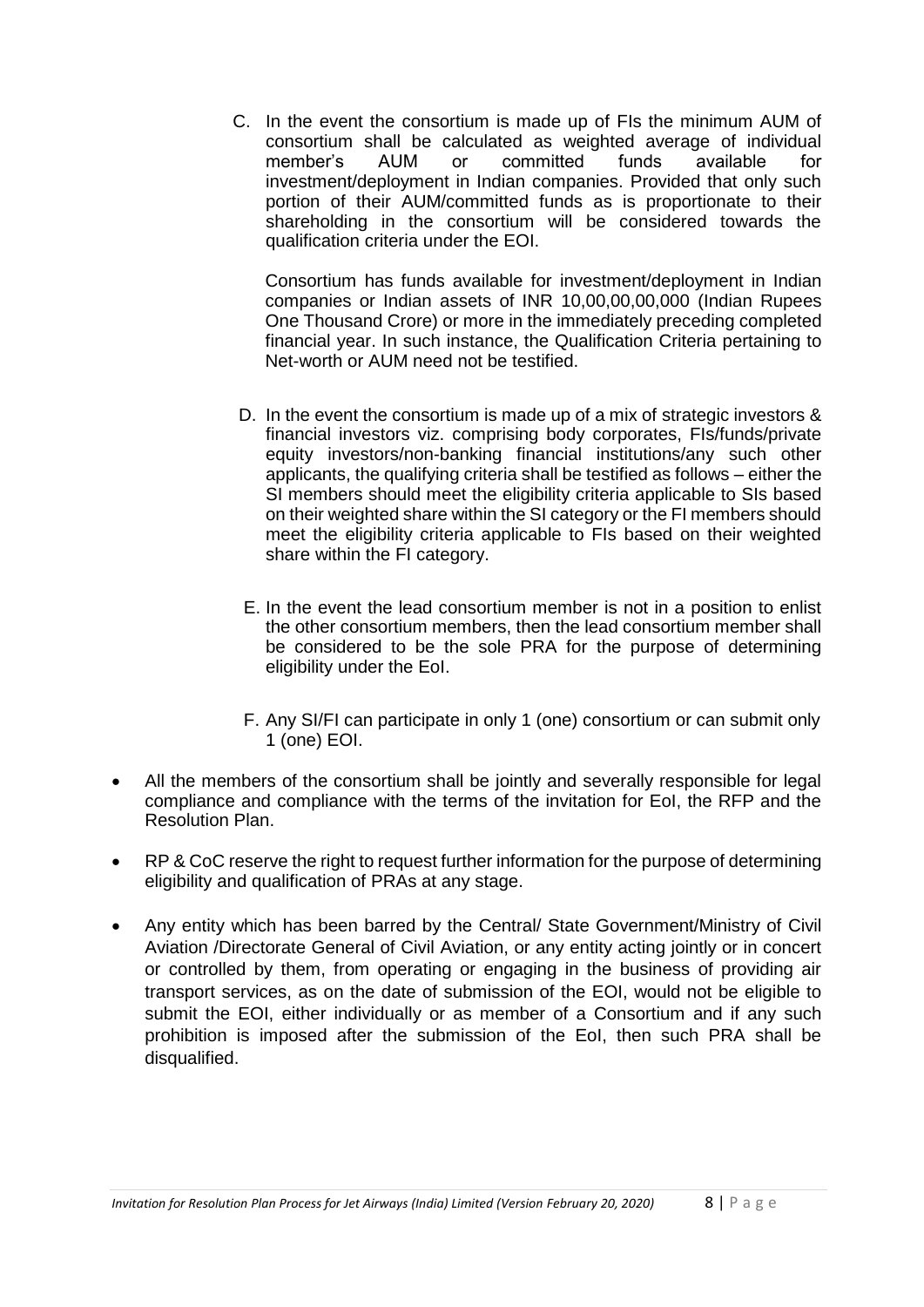# **ANNEXURE C**

### **Documents to be submitted along with EoI**

|    | <b>Strategic Investor</b>                                                                                                                                                                                                                                                                                                                 | <b>Financial Investor</b>                                                                                                                                                                                                                                                                                 |
|----|-------------------------------------------------------------------------------------------------------------------------------------------------------------------------------------------------------------------------------------------------------------------------------------------------------------------------------------------|-----------------------------------------------------------------------------------------------------------------------------------------------------------------------------------------------------------------------------------------------------------------------------------------------------------|
| 1. | Profile of the PRA (As per Annexure D)                                                                                                                                                                                                                                                                                                    | Profile of the PRA(As per Annexure D)                                                                                                                                                                                                                                                                     |
| 2. | Copies of Certificate of Incorporation/<br>Constitutional<br>Registration<br>and<br>Documents (such as Memorandum of<br>Association, Article of Association)                                                                                                                                                                              | Copies of Certificate of Incorporation/<br>Constitutional<br>Registration<br>and<br>Documents (such as Memorandum of<br>Association, Article of Association)                                                                                                                                              |
| 3. | Audited financial statement at the end<br>of<br>immediately<br>the<br>preceding<br>completed financial year, but not earlier<br>than 31 <sup>st</sup> December 2018.                                                                                                                                                                      | Audited financial statement at the end<br>immediately<br>of<br>the<br>preceding<br>completed financial year, but not earlier<br>than 31 <sup>st</sup> December 2018.                                                                                                                                      |
| 4. | Certificate from Statutory Auditor or<br>Chartered Accountant or Company<br>equivalent<br>Secretary or<br>in.<br>the<br>jurisdiction of incorporation/registration<br>of the entity certifying tangible net<br>worth as at end of last 3 financial years<br>and committed funds not earlier than as<br>at 31 <sup>st</sup> December 2018. | Certificate from Statutory Auditor or<br>Chartered Accountant or Company<br>Secretary or equivalent<br>the<br>in<br>jurisdiction of incorporation of the entity<br>certifying AUM as at end of last 3<br>financial years and committed funds<br>not earlier than as at 31 <sup>st</sup> December<br>2018. |
| 5. | Undertaking duly executed on stamp<br>paper (As per Annexure E)                                                                                                                                                                                                                                                                           | Undertaking duly executed on stamp<br>paper (as per Annexure E)                                                                                                                                                                                                                                           |
| 6. | Affidavit by each SI confirming that the<br>entity is not ineligible to participate in<br>the corporate insolvency resolution<br>process under section 29A of the Code.                                                                                                                                                                   | Affidavit by each FI confirming that the<br>entity is not ineligible to participate in<br>the corporate insolvency resolution<br>process under section 29A of the Code.                                                                                                                                   |

### **In case of a consortium:**

- *Power of attorney in the form set out in Annexure G must be submitted in case of a consortium*
- *The above documents including certificates are required for each of the consortium members.*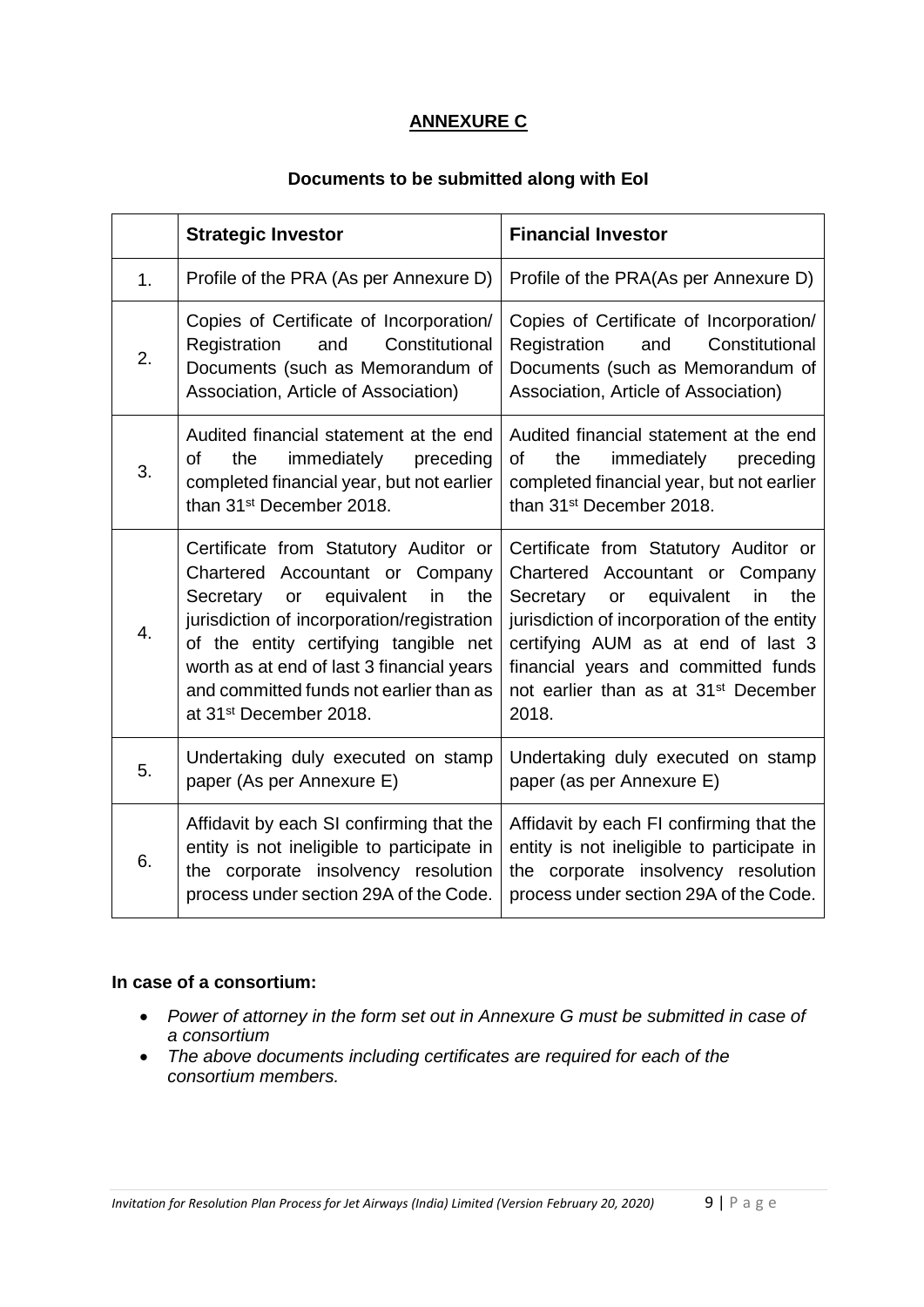### **Clarifications**

*1. How the weighted average for the net worth composition shall be derived in a scenario where the consortium is a mix of strategic investors and financial investors?*

As clarified in point 1 of Clause (ii) D of Annexure B above the consortium comprising a mix of Sis and FIs shall be testified either for SI members or FI members.

Given below are examples for illustrative purposes only –

i. Consortium comprises of 2 SI and 2 FI having following share in the consortium-

- a. SI1 40% (Lead Member) having Net worth of A
- b. SI2 20% having Net worth of B
- c. FI1 20% having AUM of C
- d. FI2 20% having AUM of D

**SI criteria** –

```
Net worth = (40%*A+ 20%*B) / (40%+20%)
```
**OR**

**FI criteria -**

```
AUM = (20%*C + 20%*D) / (20%+20%)
```
ii. Consortium comprises of 1 SI and 2 FI having following share in the consortium –

- a. SI1 30% having Net worth of A
- b. FI1 30% having AUM of B
- c. FI2 40% (Lead Member) having AUM of C

**SI criteria –**

**Net worth = (30%\*A) / (30%)**

**OR**

**FI criteria –**

**AUM = (40%\*C+ 30%\*B) / (40%+30%)**

### *2. Whether individual PRA's who have submitted separate EoI's can subsequently submit one resolution plan as a consortium?*

This query may be raised at the stage when the request for resolution plan has been released.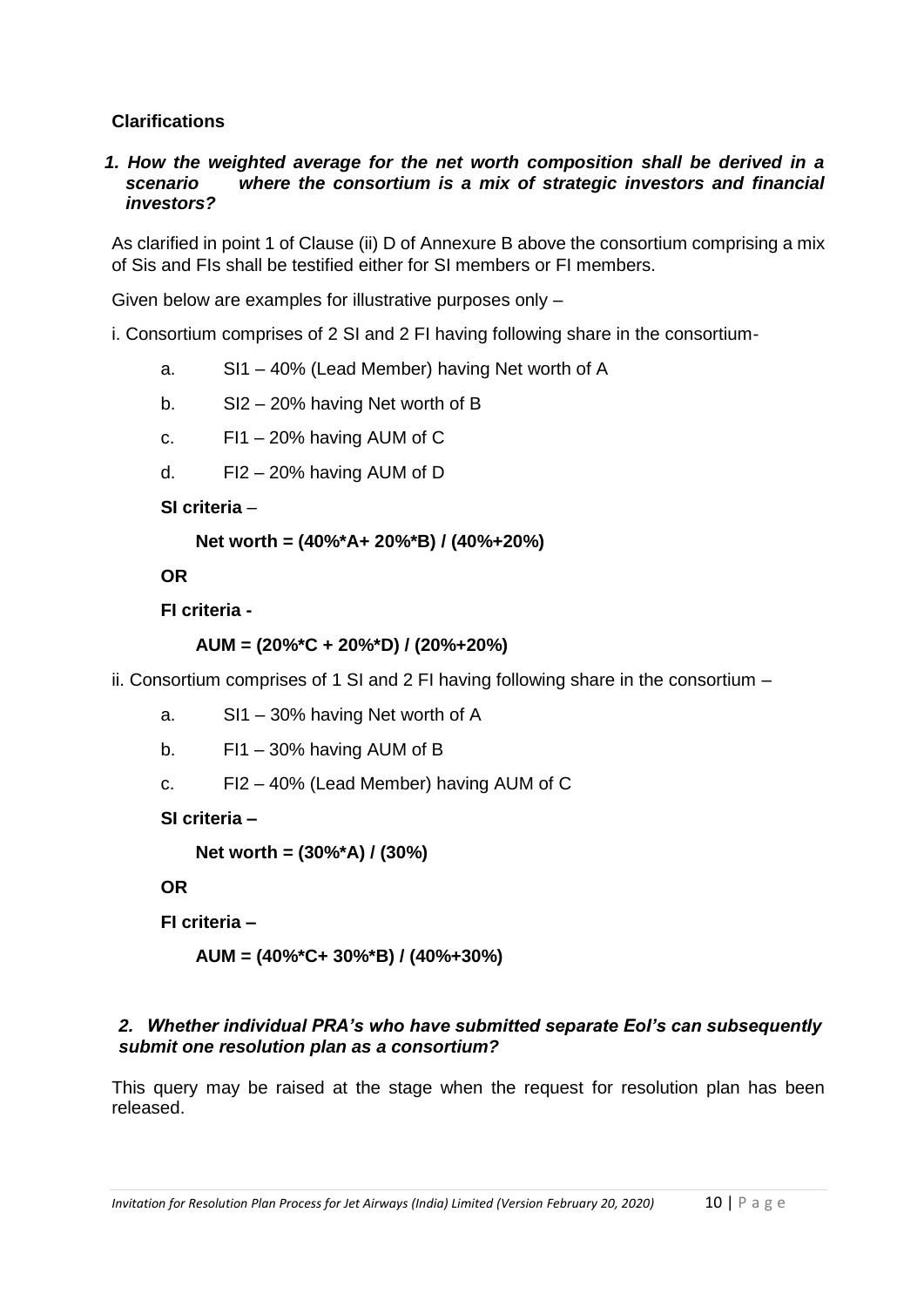#### *3. In the event of any relaxation of the norms for foreign direct investment in civil aviation sector and the consortium members wish to restructure their equity participation in Jet, would RP during the pendency of CIRP consider the same?*

The RP will be bound to abide by applicable law at all times and it may not be feasible to give a response in anticipation of any change in policy.

- *4. Introducing a new Special Purpose Vehicle after the submission of EoI. Please confirm whether this is permissible and whether the net worth of the SPV will be considered or that of the shareholders or members of such SPV?*
	- This query may be raised at the stage when the request for resolution plan has been released.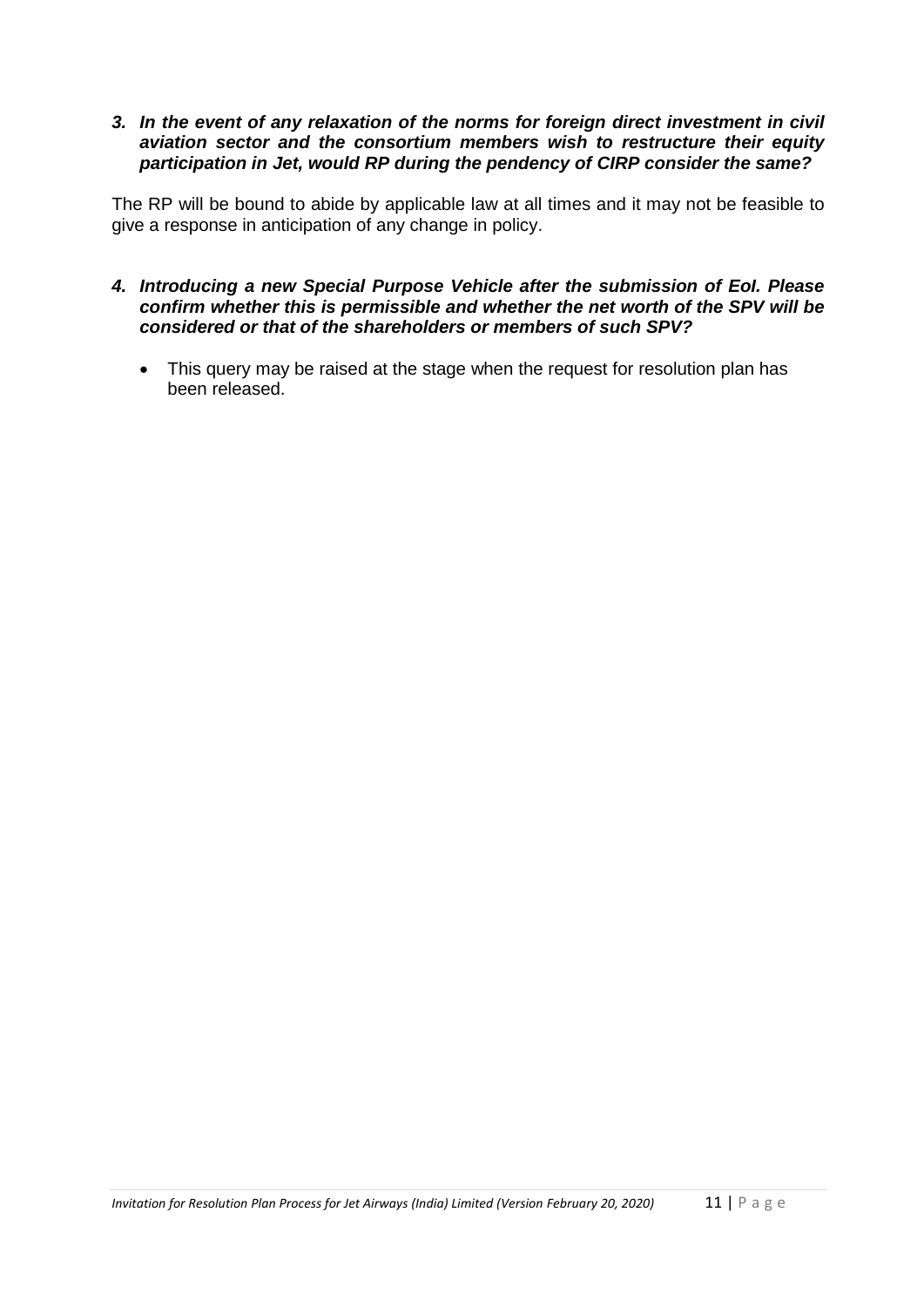# **ANNEXURE D**

### **Details of Potential Resolution Applicant**

*[Note: In case of consortium, the details set out below are to be provided for each of the members]*

#### **1. Name and address:**

- a. Name of the firm/ company/ organisation/partnership sole individual:
- b. Address:
- c. Telephone No:
- d. Fax:
- e. Email:

### **2. Date of Establishment/ Date of Birth (for sole individual):**

**3. Core Area of Expertise:**

#### **4. Contact Person:**

- a. Name:
- b. Designation:
- c. Telephone No:
- d. Email:

### **5. Experience of the Company in the relevant sector.**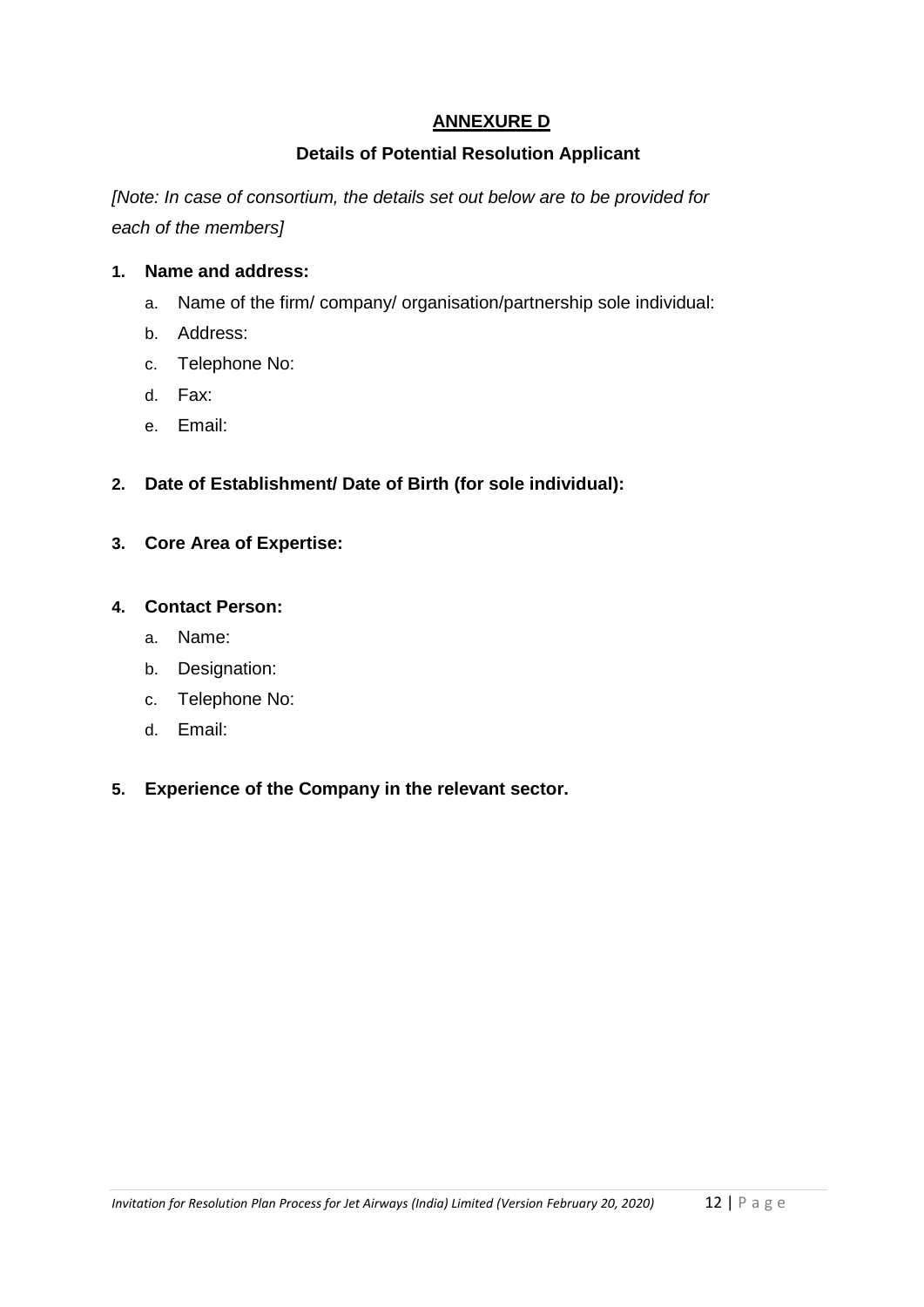# **ANNEXURE E**

# **UNDERTAKING BY RESOLUTION APPLICANT<sup>2</sup>**

To,

### **Ashish Chhawchharia**

Global One, 3rd floor, 252, LBS Marg, Kurla (West), Mumbai – 400 070

# (the "**Resolution Professional**")

Dear Sir,

**.** 

- **Sub:** Resolution Applicant's undertaking in relation to the invitation for expression of interest ("**Invitation for EoI**") by the Resolution Professional published on February 20, 2020 pursuant to the Insolvency and Bankruptcy Code of 2016 ("**Code**") and the process prescribed thereunder ("**Resolution Process**")
- 1. We, [*Insert name of the Resolution Applicant*] ("**Resolution Applicant**"), refer to the Invitation for EoI and our expression of interest pursuant to the same dated [ ], [2019/2020] ("Eol") and provide our unconditional acceptance of the terms and conditions set out in Invitation for EoI as amended from time to time in accordance with the procedure set out under the Code. Further and in relation to the said invitation for EoI and the requirements as set out in the Code, the Resolution Applicant undertakes, agrees and acknowledges that the Resolution Applicant (collectively, the "Undertaking"):
	- (a) meets the criteria specified by the committee of creditors under clause (h) of sub- section (2) of Section 25 of the Code;
	- (b) is not ineligible to participate in the Resolution Process under the provisions of Section 29A of the Code;
	- (c) shall upon any potential or actual contravention of any of the provisions of the Code or the IBC IRP Regulations, including any ineligibility or disqualification under the Resolution Process, immediately intimate the Resolution Professional of the same;
	- (d) has submitted interest in the EoI and other requisite information strictly as per the format prescribed in the Invitation for EoI, without any deviations or conditions and without setting out any assumptions or notes qualifying the invitation for EoI;

*Invitation for Resolution Plan Process for Jet Airways (India) Limited (Version February 20, 2020)* 13 | P a g e <sup>2</sup> If the EoI is by a consortium, each member of the consortium must submit this undertaking.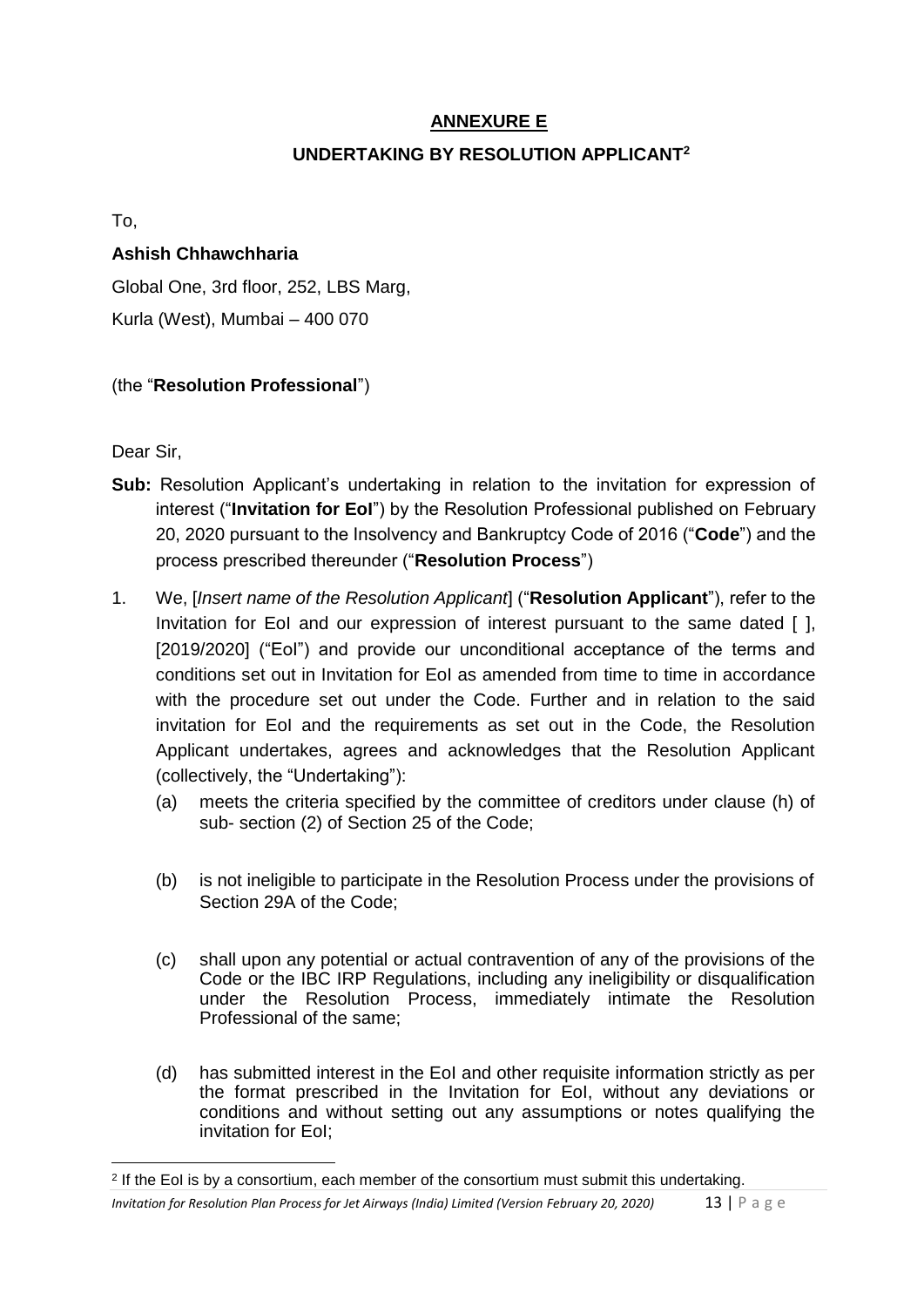- (e) has provided all information and data during this Resolution Process, in a manner that is true, correct, accurate and complete and no such information, data or statement provided by the Resolution Applicant is inaccurate or misleading in any manner; and
- (f) shall maintain confidentiality of the information received as a part of the Resolution Process and shall not use such information to cause any undue gain or undue loss to itself or any other person and shall comply with the requirements under sub-section (2) of Section 29 of the Code.
- 2. In addition to the undertaking set out under clause 1 (e) above, the Resolution Applicant confirms that all the confirmations, declarations and representations made in the EoI are valid as on the date of this Undertaking and acknowledge that the discovery of any false information or record at any time will render the Resolution Applicant ineligible under the Resolution Process and liable to forfeit any refundable deposit and attract penal action under the Code.

Thank you.

Yours sincerely,

**……………………………………..**

Rubber stamp/seal (if any) of the Resolution Applicant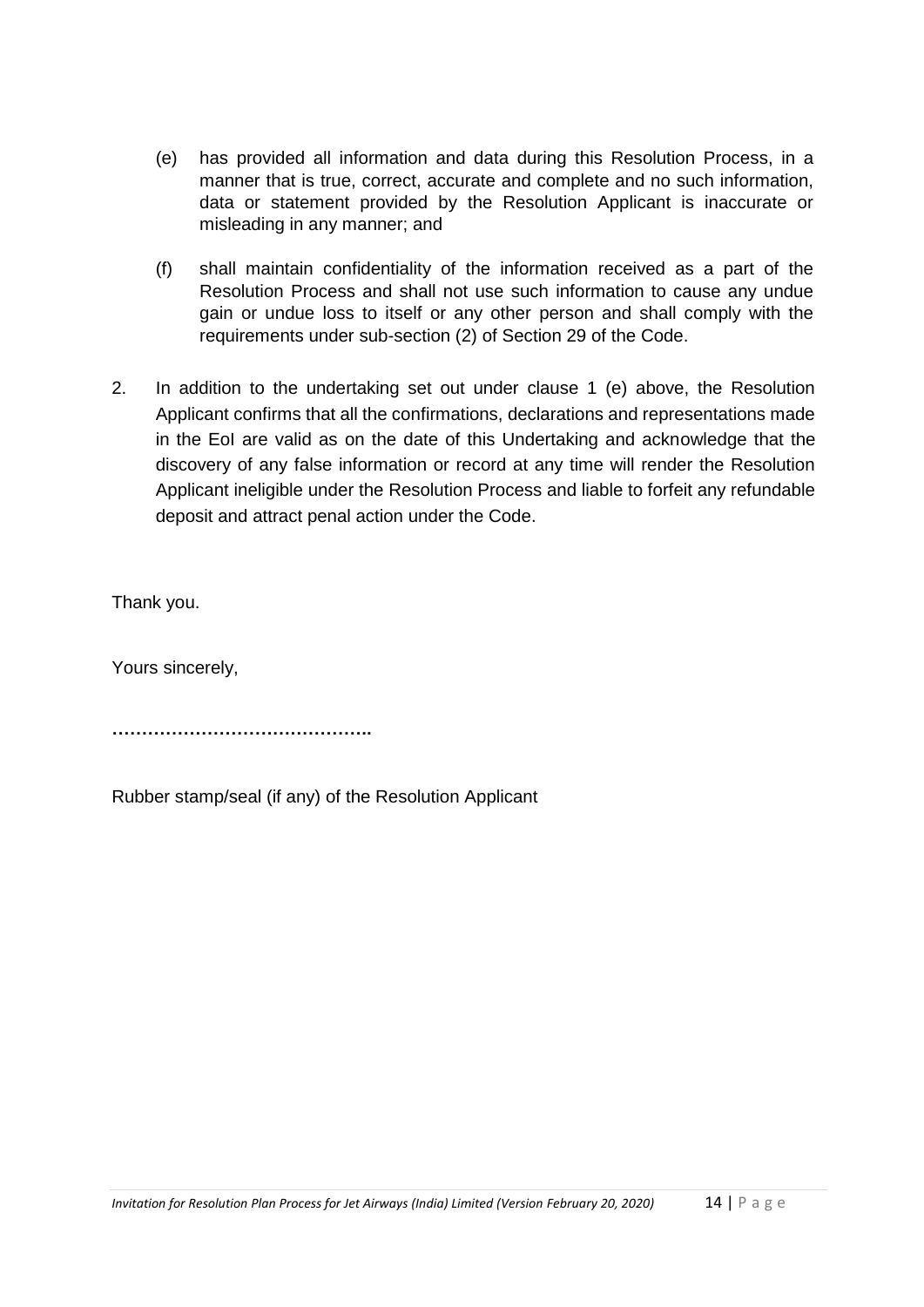# **ANNEXURE F**

# **Process and Guidelines on Virtual Data Room (VDR) access and Due Diligence**

- The Eligible PRAs will be provided access to the VDR for conducting their due diligence, once they are shortlisted as per the requirement of Regulation 36A(10).
- If the Eligible PRAs do not appear in the Final List, then the VDR access shall be withdrawn, without any prior intimation to the PRA.
- The PRAs need to provide details of email ids (maximum five email ids) to which the VDR access may be granted. Details for authorisation can be sent on RP.Jetairways@IN.GT.COM and [jal.rp@sbicaps.com](mailto:jal.rp@sbicaps.com) to the Resolution Professional.
- The PRAs will be given access to the information and documents related to the Corporate Debtor for a defined period. Presently, it is envisaged that the site inspections and due-diligence by the PRAs should be completed before March 08, 2020.
- The shortlisted prospective RAs can visit and inspect the assets/business locations/Office of the corporate debtor between 10am to 6pm from Monday to Saturday after confirming with the Resolution Professional and request for the same needs to be given via email RP.Jetairways@IN.GT.COM and [jal.rp@sbicaps.com](mailto:jal.rp@sbicaps.com) at least 48 hours in advance to the Resolution Professional.
- For site-visits, a maximum of 5 representatives of the prospective RAs are permitted on each visit. Further, all transportation / accommodation / lodging expenses and any other associated costs of due-diligence or inspection will be borne by the shortlisted prospective RAs.
- The information in this document and the VDR along with all other documents provided to the Prospective RAs has been collated for the preliminary reference of the recipients in making their own evaluation of the corporate debtor and does not purport to be accurate, comprehensive or complete. All information provided herein and/or disclosed pursuant to the terms hereof has been provided by the Corporate Debtor and has not been independently verified. All recipients should conduct their own diligence, investigation and analysis of the Corporate debtor and the data set forth in the VDR and otherwise provided. While the information has been prepared in good faith, no representation or warranty, express or implied, is or will be made and no responsibility or liability is or will be accepted by the Resolution Professional, its professional advisors, the Corporate debtor or by any of its officers, employees or agents and/or the Committee of Creditors in relation to the accuracy, fairness, authenticity or completeness of this document or any other written or oral information made available to any interested party or its advisers and any such liability is expressly disclaimed.
- All information regarding the past performance of the Corporate Debtor is not a guide for future performance. Forward-looking statements in this document/RFP or any other document in the VDR, if any, are not predictions and may be subject to change without notice. Actual results may differ materially from these forward-looking statements due to various factors. In so far as the information contained in the VDR includes current or historical information, the accuracy, authenticity, correctness, fairness, and completeness of such information cannot be guaranteed. This document has not been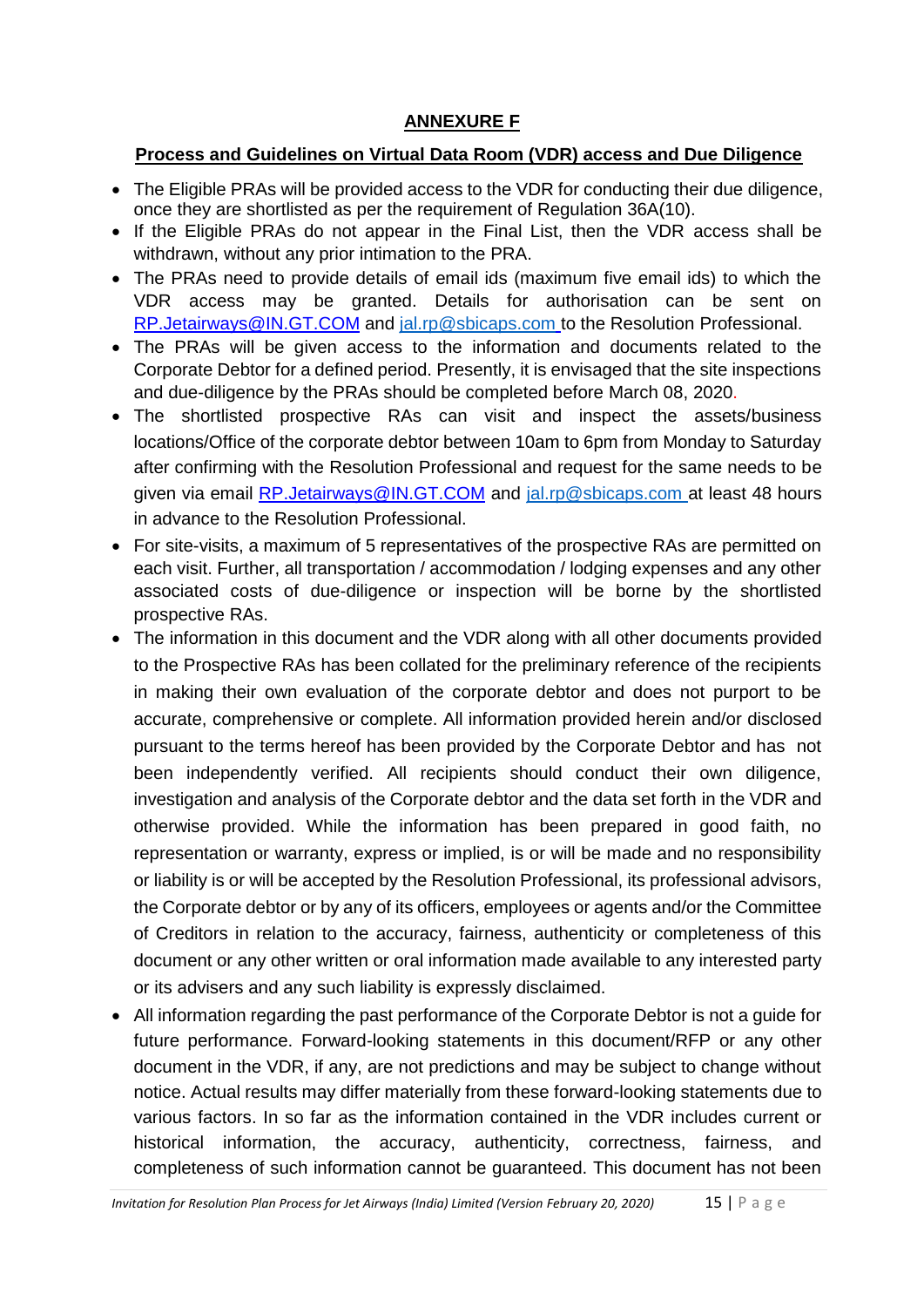approved and will or may not be reviewed or approved by any statutory or regulatory authority in India or by any stock exchange in India or any other jurisdiction. This document is not all inclusive and does not contain all of the information that the recipient may consider material for the purpose of the Proposed Transaction.

 The recipient acknowledges that it will be solely responsible for its own assessment of the market and the market position of the corporate debtor and that it will conduct its own analysis and be solely responsible for forming its own view of the potential future performance of the business of the corporate debtor.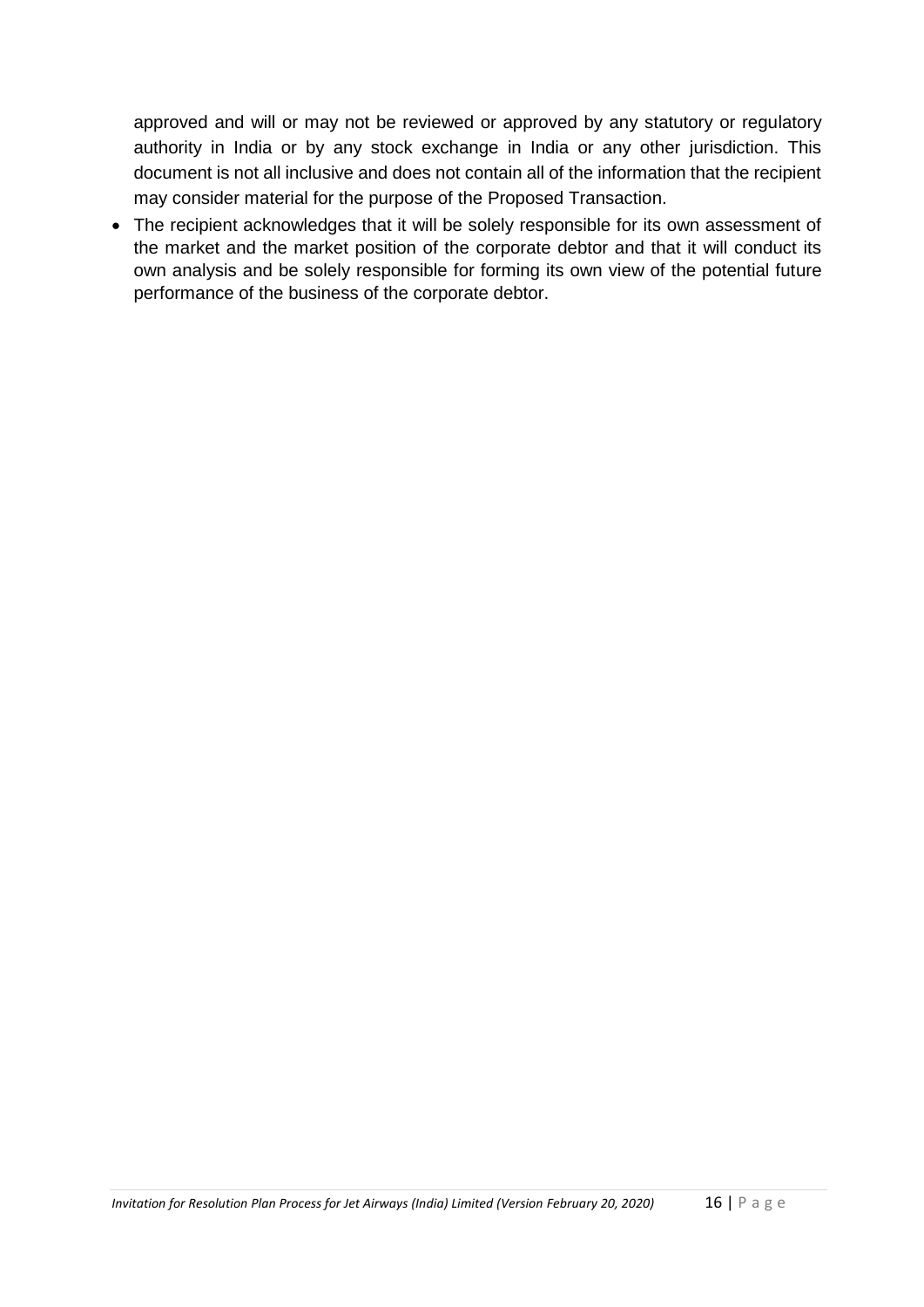### **ANNEXURE G**

#### **POWER OF ATTORNEY FOR NOMINATION OF LEAD CONSORTIUM MEMBER**

(Note: To be on non-judicial stamp paper of appropriate value as per applicable law relevant to place of execution. Where the entity providing Power of Attorney is in jurisdictions outside India, kindly provide appropriate opinion on enforceability in India, and the relevant jurisdictions.)

Whereas, …………………………, ………………………… and ……………………..., (collectively the "Consortium") being Members of the Consortium are interested submitting an Expressions of Interest ("EoI") for the submission of resolution plan under corporate insolvency resolution process ("CIRP") for Jet Airways (India) Ltd. (the "Corporate Debtor"); and

Whereas, it is necessary for the Members of the Consortium to designate one of entities as the Lead Consortium Member with all necessary power and authority to do for and on behalf of the Consortium, all acts, deeds and things as may be necessary in connection with or incidental to the submission of EoI for the submission of resolution plan under CIRP for the Corporate Debtor.

Know all persons by these presents, We M/s …………………... having our registered office at ………………………, M/s.………………………, having our registered office at ………………………,M/s. …………………….., having our registered office at …………………….., and M/s…………………….., having our registered office at …………………….., (hereinafter collectively referred to as the "Consortium Members") do hereby irrevocably designate, nominate, constitute, appoint and authorize [M/s] ………………………………………………… having its registered office at ……………………., being one of the members of the consortium as the Lead Consortium Members and true and lawful attorney of the consortium (hereinafter referred to as the "Attorney") and hereby irrevocably authorise the Attorney to do on our behalf and on behalf of the consortium, all or any of such acts, deeds or things as may be necessary in connection with or incidental to the submission of the EoI and participation in the CIRP of the Corporate Debtor or any other document as may be required under or pursuant to the EoI, including but not limited to signing and submission of the EoI and all other documents in relation to EoI including but not limited to undertakings, letters, certificates, acceptances, clarification, or any other deeds or documents that the resolution professional may require and generally to represent the Consortium in its dealings with the resolution professional and the committee of creditors or any person, in all matters in connection with or relating to or arising out of the EoI or the CIRP.

We hereby ratify all acts, deeds and things done or to be done by our said attorney pursuant to this Power of Attorney and that all acts, deeds and things done by our aforesaid Attorney shall be binding on us and shall always be deemed to have been done by us.

All the terms used herein but not defined shall have the meaning ascribed to such terms under the Expression of Interest.

In witness where of we the Members of the Consortium above named have executed this power of attorney on this …………………. Day of ………. [2019/2020].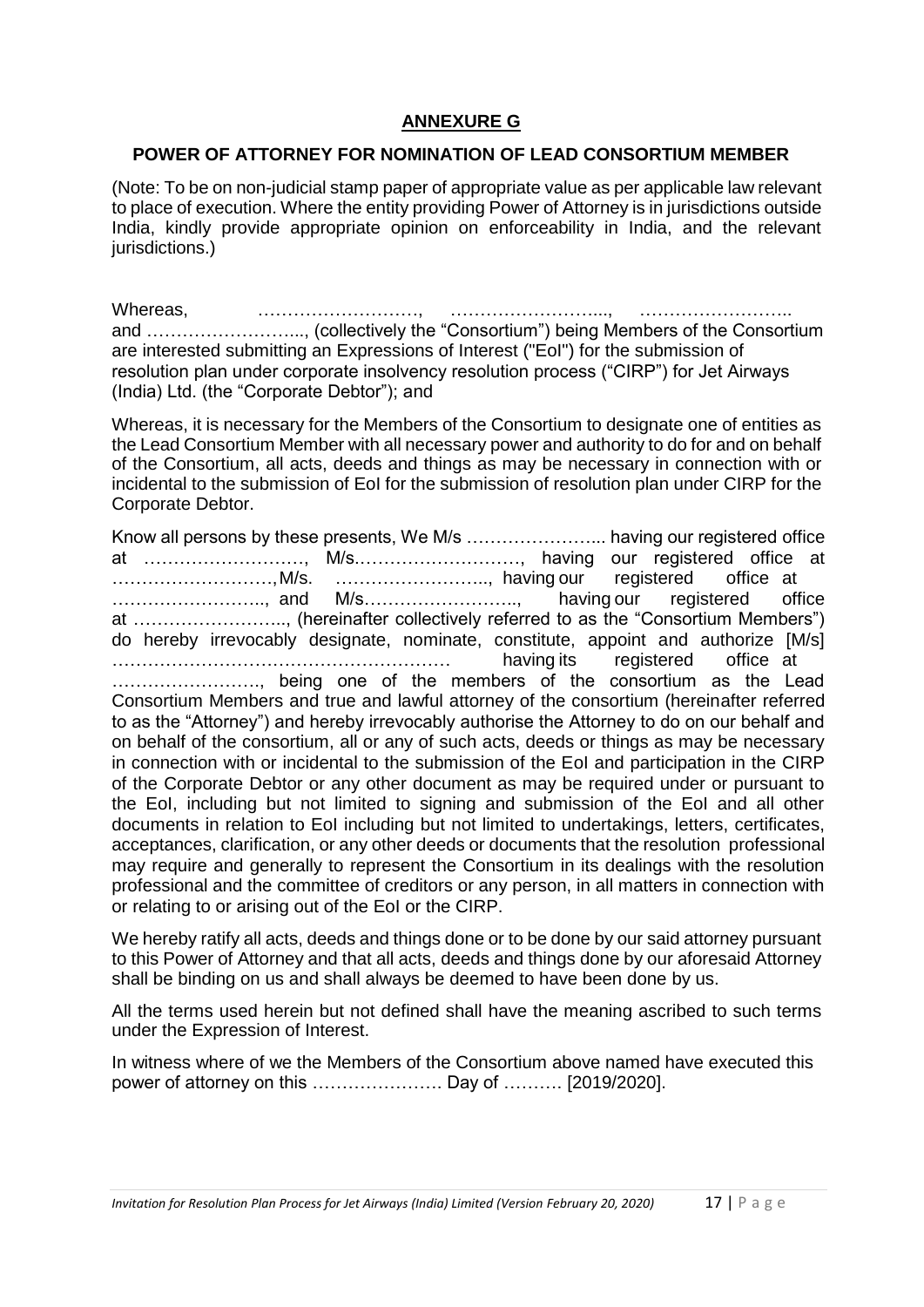Signed by the within named

[Insert the name of the executant entity]

through the hand of

……………………………………………………

(Name, designation and address of the executant)

Duly authorised by the board of [insert name of the executant entity] to issue such Power of Attorney

Dated this ………………………… day of ………

Accepted

……………………………………

Signature of Attorney

(Name, designation and address of the Attorney)

………………………………………………

Signature and stamp of Notary of the place of execution or such other requirements as may be relevant in the jurisdiction of incorporation of the entity.

#### Attested

(Common seal of ……………… has been affixed in my/our presence pursuant to Board of Director's Resolution dated……passed by the board of the entity providing power of attorney.)

#### WITNESS:

1. ……………………………………………….

(Signature) Name …………………………………. Designation...........…………………..

2. ……………………………………………….

(Signature)

Name ………………………………….

Designation...........…………………..

(To be executed and signed by all the Members of the Consortium)